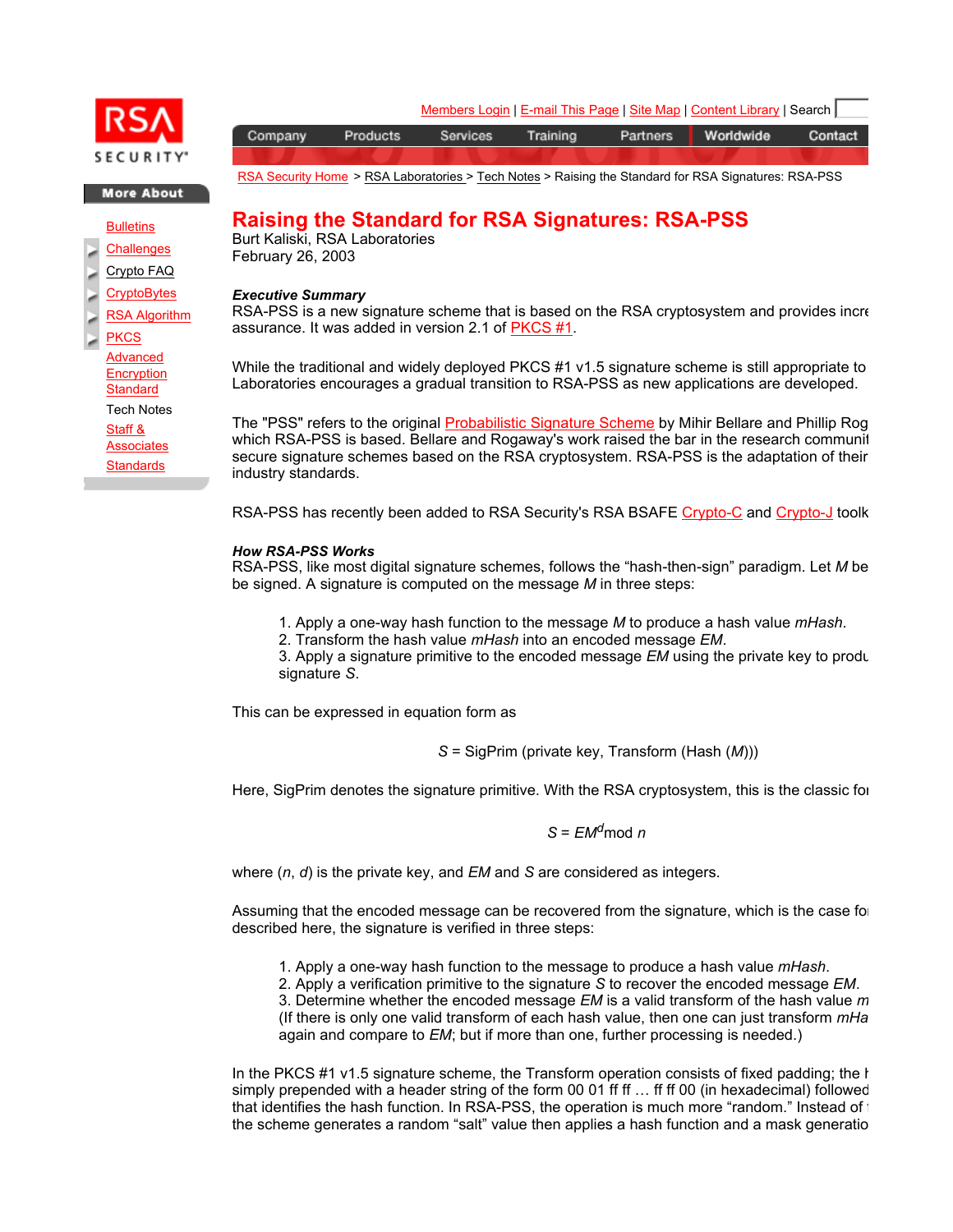the salt and the hash value to produce the encoded message. The transformation, illustrated in consists of the following steps:

- 1. Generate a random salt value *salt*.
- 2. Concatenate fixed padding, the hash value *mHash*, and *salt* to form a string *M'*.
- 3. Apply the hash function to the string *M'* to compute a hash value *H*.
- 4. Concatenate fixed padding and the salt value to form a data block *DB*.
- 5. Apply the mask generation function to the string *M'* to compute a mask value *dbMask*.

6. Exclusive-or the mask value *dbMask* with the data block *DB* to compute a string *mask* 7. Concatenate *maskedDB*, the hash value *H*, and fixed padding to compute the encoded message *EM*.

To determine whether an encoded message *EM* is a valid transformation of a given hash value simply reverses steps 7 to 4 to recover the salt value and original hash value *H*, then repeats ste see if the hash value is correct.

Because of the hash function and the mask generation function, the encoded message *EM* is al "random" as there is no almost special structure that distinguishes it from a random string of the assuming that the two functions are considered as "black boxes" (aka "random oracles"). The on random parts are the fixed padding bc at the end (introduced for compatibility with other standar and potentially a few leading 0 bits at the beginning (when *EM* is considered as an integer modu addition, the transformation is *randomized* because of the random salt value: there are many po encoded messages and hence many possible signatures for a given message *M*. This helps wit analysis as described next.



**Figure 1:** EMSA-PSS encoding operation. Verification operation follows reverse steps to recover *salt*, then fo recompute and compare *H*. (Source: **PKCS #1 v2.1: RSA Cryptography Standard**, June 2002.)

### *Advantages of RSA-PSS*

The primary advantage of RSA-PSS over the traditional PKCS #1 v1.5 signature scheme is that methods of security analysis can relate its security directly to that of the RSA problem. While no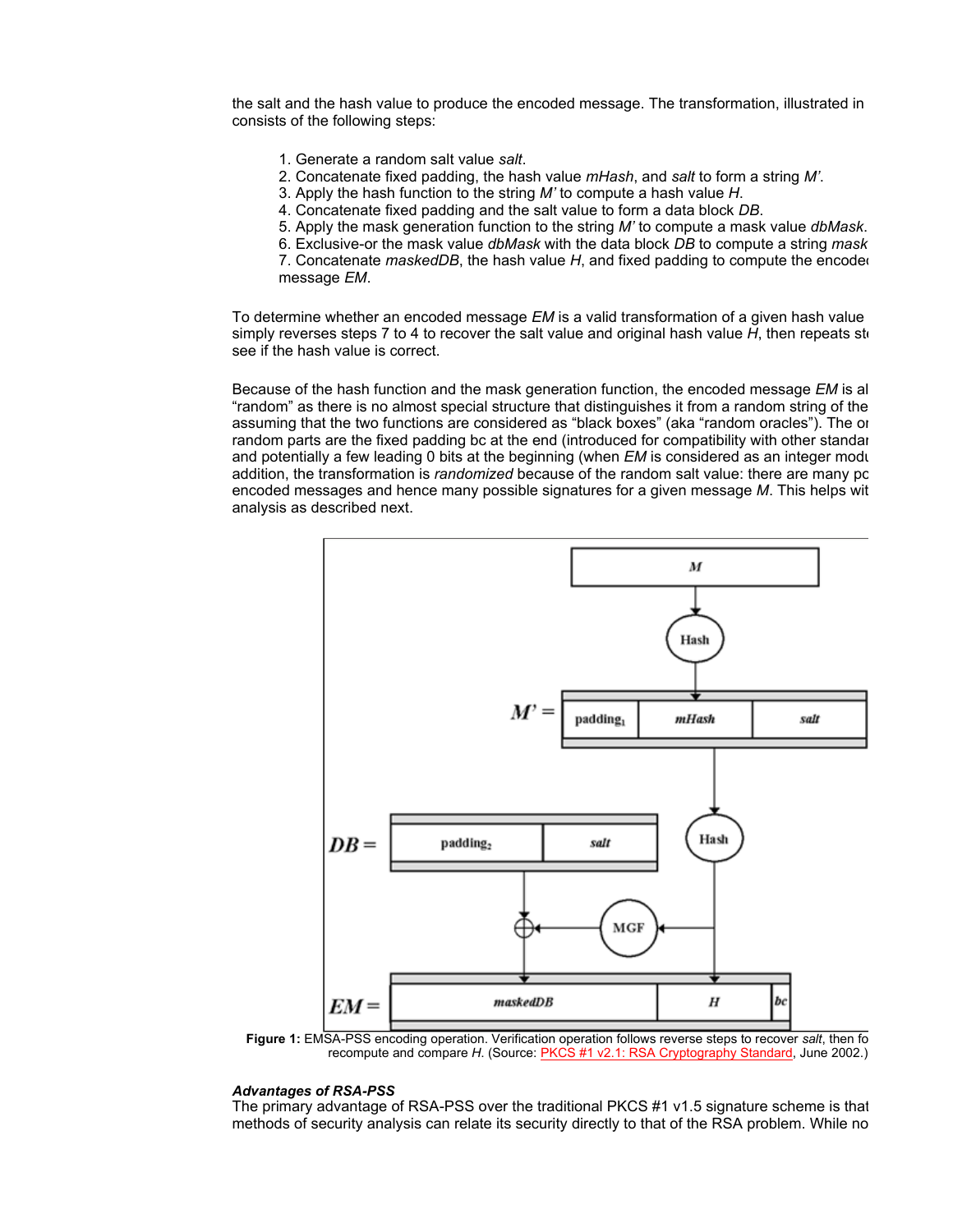known on the traditional scheme, and while solving the underlying RSA problem (e.g., factoring is the best method known for forging a signature, the connection of PKCS #1 v1.5 signatures to problem has never been proved. RSA-PSS, in contrast, has such a proof if one models its hash "random oracles" as is commonly done.

In recent years there has been a trend toward so-called "provably secure" cryptographic technic more directly connected to underlying hard problems. If a signature scheme does not have a se is theoretically possible that signatures could be easy to forge, yet the underlying problem still b solve. Ideally, one would like some assurance that the problems take about the same amount of Although the state of complexity theory does not let us prove that an underlying problem, e.g., R definitely hard to solve, we will still have the assurance that if the problem is indeed hard to solv are just as hard to forge.

RSA-PSS offers the long-term benefit of higher assurance by narrowing the gap between the wi assumption that the RSA problem is hard to solve, and the claim that signatures are hard to forg RSA-PSS has one of the smallest such gaps among current "provably secure" techniques; in th parlance, the proof of security for RSA-PSS is very "tight." The randomization in the signature so an important role in achieving tightness and is one of the key contributions from Bellare and Rog scheme.

Another advantage of RSA-PSS is that, due to the randomization, an attacker does not know in the encoded message EM will be. This makes "fault analysis" attacks of the sort proposed by  $B\epsilon$ years ago more difficult to mount (see the RSA Laboratories' Bulletin No. 5).

### *Standards Work*

RSA-PSS was added in version 2.1 of PKCS #1, which was published by RSA Laboratories in J The document was recently republished as IETF RFC 3447.

The signature scheme has been recommended by the European NESSIE project, and has also positive evaluations by from Japan's CRYPTREC project. RSA-PSS is also in the (nearly final) d amendment IEEE P1363a. A companion scheme that also provides "message recovery" is inclu international standard ISO/IEC 9796-2:2002.

RSA Laboratories is encouraging a gradual transition to RSA-PSS as standards bodies upgrade techniques in other areas, such as  $SHA-256$  and  $AES$ . As one example of the ongoing work, a p specifying RSA-PSS within IETF PKIX certificates has been published as an Internet-Draft. RS/ welcomes suggestions for other venues in which to promote the new scheme.

### *Further Reading*

- Mihir Bellare and Phillip Rogaway. The exact security of digital signatures: How to sign w Rabin. In U. Maurer, editor, *Advances in Cryptology - EUROCRYPT 96*, volume 1070 of *Notes in Computer Science*, Springer-Verlag, 1996, pages 399-416. Full version availabl http://www.cs.ucdavis.edu/~rogaway/.
- Jean-Sébastien Coron. Optimal security proofs for PSS and other signature schemes. In Knudsen, editor, *Advances in Cryptology - EUROCRYPT 2002*, vol. 2332 of *Lecture Note Computer Science*, Springer, 2002, pages 272-287. Available via http://www.gemplus.com/smart/r\_d/publi\_crypto/.
- Jakob Jonsson. Security proofs for the RSA-PSS signature scheme and its variants. Pre Second NESSIE Workshop, September 12-13, 2001. Full version available as IACR ePri http://eprint.iacr.org/2001/053/.
- **B.S. Kaliski Jr. RSA digital signatures.** *Dr. Dobb's Journal***, May 2001. Available at Alian Press, and Alian and A** http://www.ddj.com/articles/2001/0105/.
- NESSIE Security Report. Version 1.0, October 21, 2002. Available at https://www.cosic.esat.kuleuven.ac.be/nessie/deliverables/D20-v1.pdf.